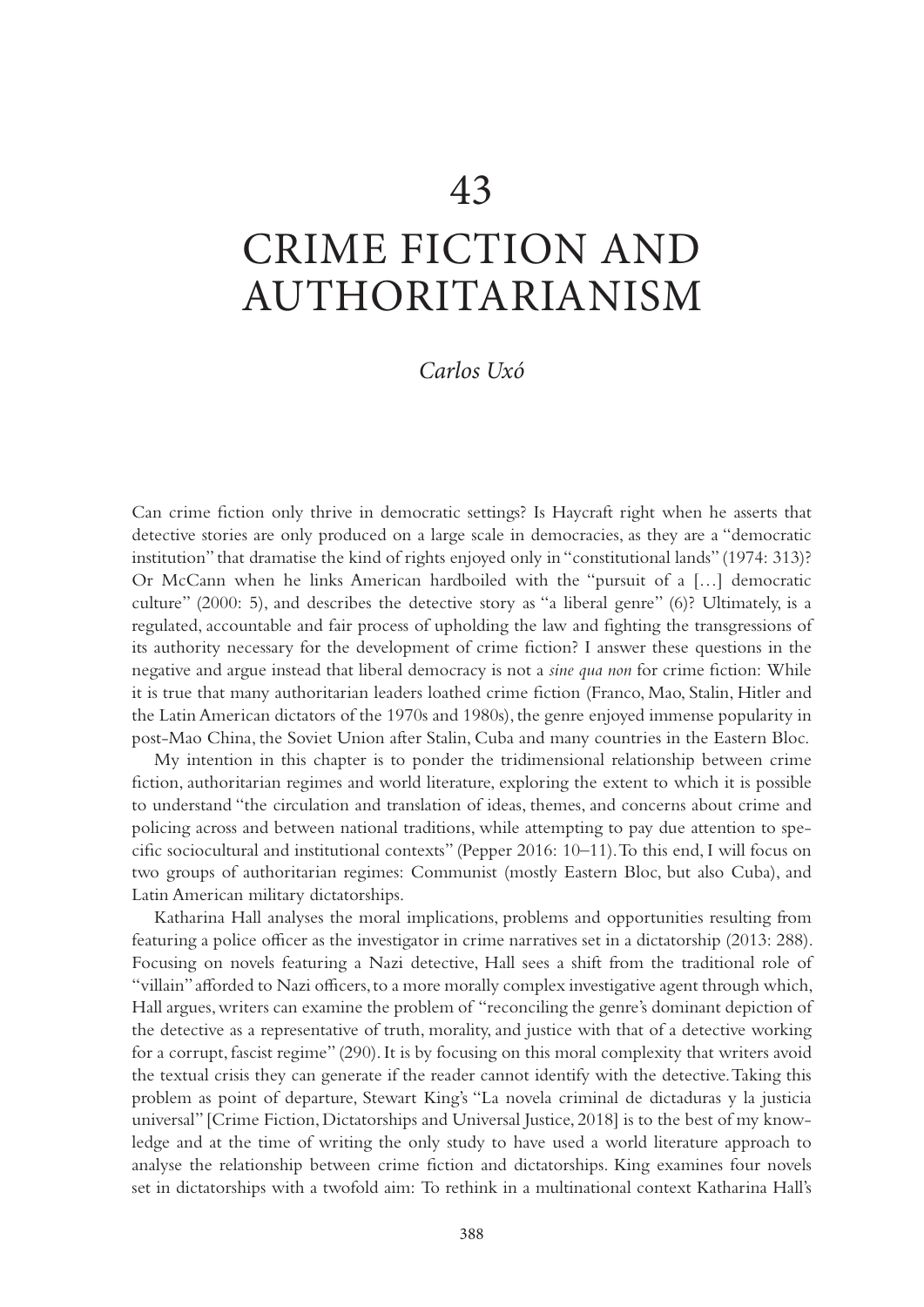examination of novels in which the investigator is a police officer working for an authoritarian regime, and to consider whether it is possible to identify in those four novels a sense of shared justice that goes beyond their respective national borders. Referring to Max Weber and Alison Young (who, in turn, refers the reader to Benedict Anderson), King urges us to consider crime fiction as a global phenomenon in which texts produced in specific national settings can be read as part of a "transnational dialogue" (2018: 51). Here, the imagined community is no longer bound by national borders and instead places itself under the jurisdiction of a universal justice that supersedes local laws. King illustrates this by reading four novels as examples of world literature, in which all the authors appeal to a shared universal sense of justice, thus delegitimising the legal system imposed by the dictatorships in which their novels are set.

As will be demonstrated in relation to the two chosen international cases, it is possible to argue that crime novels set in dictatorships can speak to a transnational imagined community, which shares interpretations of the role of the state in relation to justice, legal process, or the fight against transgressions of the law. This circulation of ideas results in a transnational dialogue in which crime authors and readers from different countries engage. While the crime novels mentioned can be read in relation to a national-specific context, a transnational approach, which considers the broader function or significance of these texts, truly expands our understanding.

#### **Crime fiction and Latin American dictatorships**

In the 1970s and 1980s, authoritarian regimes mushroomed in Latin America, where crime fiction had been a popular genre for some time (mainly in Mexico and Argentina, but also in Chile). As right-wing dictatorships became the norm, the left leanings of many crime writers hindered the development of the genre, sometimes with tragic consequences, as in the case of Argentinian writer Rodolfo Walsh's "disappearance" after writing an "Open letter to the Military Junta" (1977). Others, like Chilean Roberto Ampuero, or Argentinians Mempo Giardinelli and Sergio Sinay, went into exile.1 Those who stayed were forced to publish overseas or under pseudonyms, or produced metaphorical texts such as Ricardo Piglia's *Respiración artificial* [Artificial Respiration, 1980], a thought-provoking text that borders crime fiction. The initials of *Respiración artificial* (RA) are also those of República Argentina (Argentinian Republic); the allegorical intention of the novel is clear. In most cases, it was only after the return to democracy that crime fiction resurfaced, and when it did, crime writers turned to other sources for inspiration, such as the works of Spanish writer Vázquez Montalbán, who also represented the transition from dictatorship to democracy, or the French *néo-polar*, with its highly violent, socially conscious take on the genre that challenges hegemonic narratives of power, with the occasional nod to postmodernist trends *à la* Jean-Patrick Manchette. Most importantly, in the context of this chapter, many crime writers shared an awareness of being part of a transnational phenomenon that eventually led to what is known as *neopolicial*. 2

As Argentinian José Pablo Feinman puts it, the question crime writers asked themselves, not dissimilar to the one Katharina Hall analysed in her above-mentioned article on Nazi detectives, was:

What happens to police fiction when crime is not simply in the streets, but it is there, in the streets, because the State is responsible for the existence of the crime? What happens when the police, far from representing the image of Justice, represents the image of terror?

*(2011: 215)*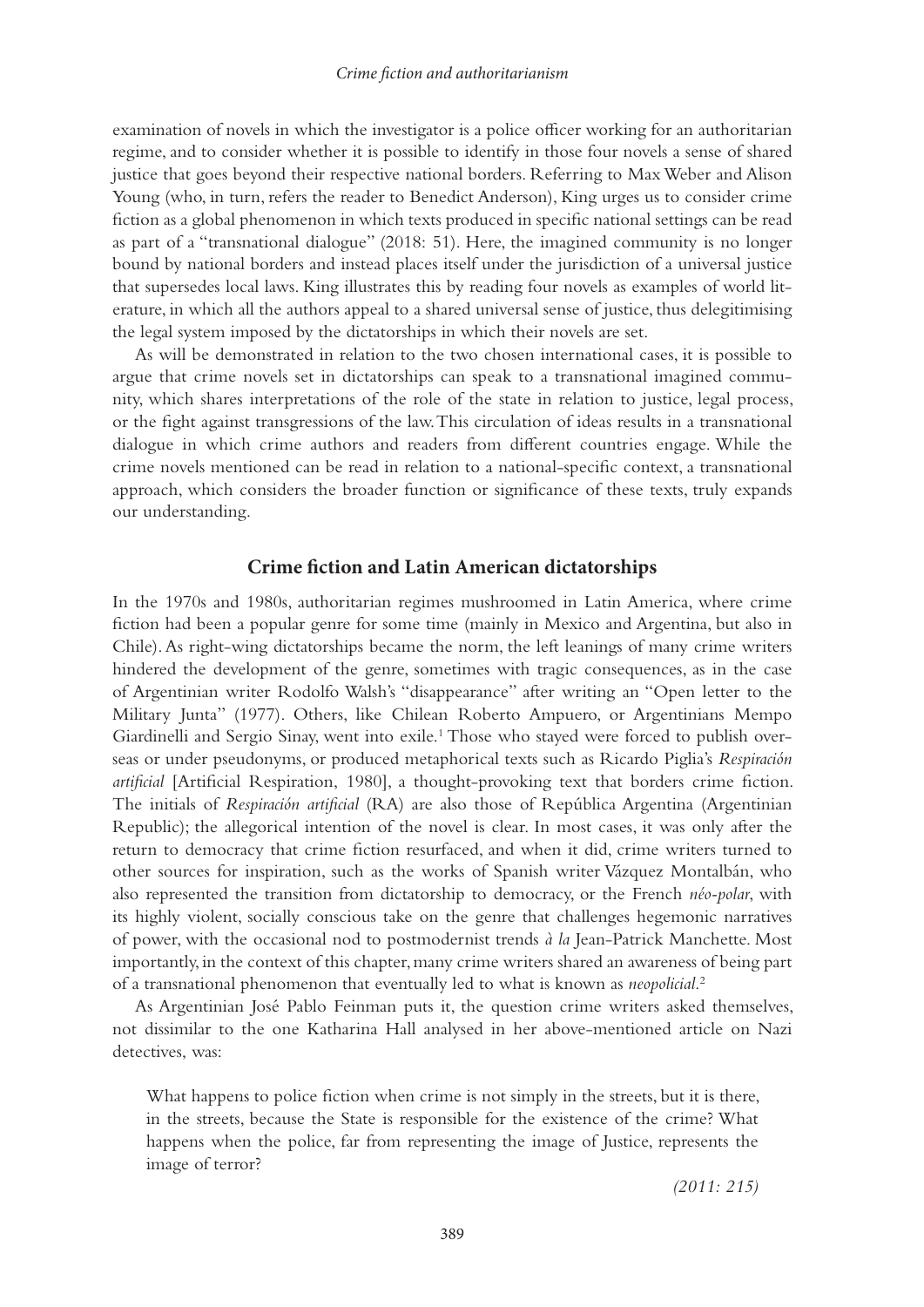The typical answer was to feature what King calls "ethical outsiders" (2018: 56) as investigators, or to leave the crimes unpunished, justice being considered an impossibility: "The purpose of the investigation may be to know the truth and, at its best, make it public; never to obtain justice" (Gamerro 2011: 329).

Since the novels abandon the belief in the possibility of justice, the emphasis shifts from the crime to the surrounding context, where the novels explore the limits between fiction and reality, and position at the centre of the text discussions on power, and who holds it (Fraser 2006: 199), echoing what Hammett or Sciacia, among others, had already done in other settings. In Giardinelli's *Luna caliente* [Sultry Moon, 1983], for example, there is no mystery to solve, as the focus is on the dictatorship's ability to control and, ultimately, force the killer to work for the regime. In Feinman's *Últimos días de la víctima* [Last Days of the Victim, 1979] the investigator is in fact a contract killer who decides to find out more about the person he has been paid to kill, Külpe – a name Spanish speakers associate with *culpa*, guilt, and with a Kafkaesque K (Simpson 1990: 142). Ultimately, this decision leads the investigator into a trap in which he is murdered: The searcher of the truth becomes the victim. In Saer's *Nadie nada nunca* [Nobody Nothing Never, 1979], Inspector Caballo Leyva, who has to investigate the killing of a number of horses (*caballos* in Spanish), is ready to torture where necessary. At the end of the novel, the mystery remains unsolved, although there is a suggestion that the army may have used the horses for shooting practice. In Brazilian Rubem Fonseca's *High Art* (1983) investigator Mandrake decides to learn *Percor* (literally "perforate and cut", a combat knife-fighting technique developed by the police) after he is attacked and his wife is raped. While the murderer behind the first (of many) killings is found, his suicide and the violence encountered in the investigation leaves no doubt: Justice is nowhere to be seen.

When dictatorships gave way to democratic regimes, crime writers grappled with the collective trauma and tried to make sense of their new realities, often still wary of the judicial processes in place. Thus, Argentinian Eduardo Sacheri's *La pregunta de sus ojos* [The Secret in their Eyes, 2005], Chilean Ramón Díaz Eterovic's *La oscura memoria de las armas* [Dark Echoes of the Past, 2008] and Guatemalan Dante Liano's *El hombre de Montserrat* [The Man from Montserrat, 2005] examine not only the haunting atrocities of their respective dictatorships, but the challenges faced by the new democratic regimes in search of an elusive justice. To this end, in crime novels written after the dictatorships, events in the plot often begin during the dictatorial regime and conclude in democracy, thus emphasising the continuities between governments.

In the context of this chapter, it is important to emphasise the self-perception of crime fiction authors, readers and critics from Latin America as a transnational community trying to cope in similar ways with the trauma of their respective dictatorships and their transition to democracy, topics further developed in the chapters on memory and trauma in this volume.

### **Crime fiction in communist countries**

In the following paragraphs, crime fiction written in communist countries will be analysed, in order to show that the genre shared similar traits with some Eastern Bloc countries and in Cuba – what I term crime fiction *Internationale*. The profuse circulation of novels in translation and theoretical readings of the genre throughout these countries clearly demonstrates the development of a transnational take on the genre. Sharing analogous aims and rules, this *Internationale* developed a distinct crime fiction model, in direct opposition to those produced in capitalist countries.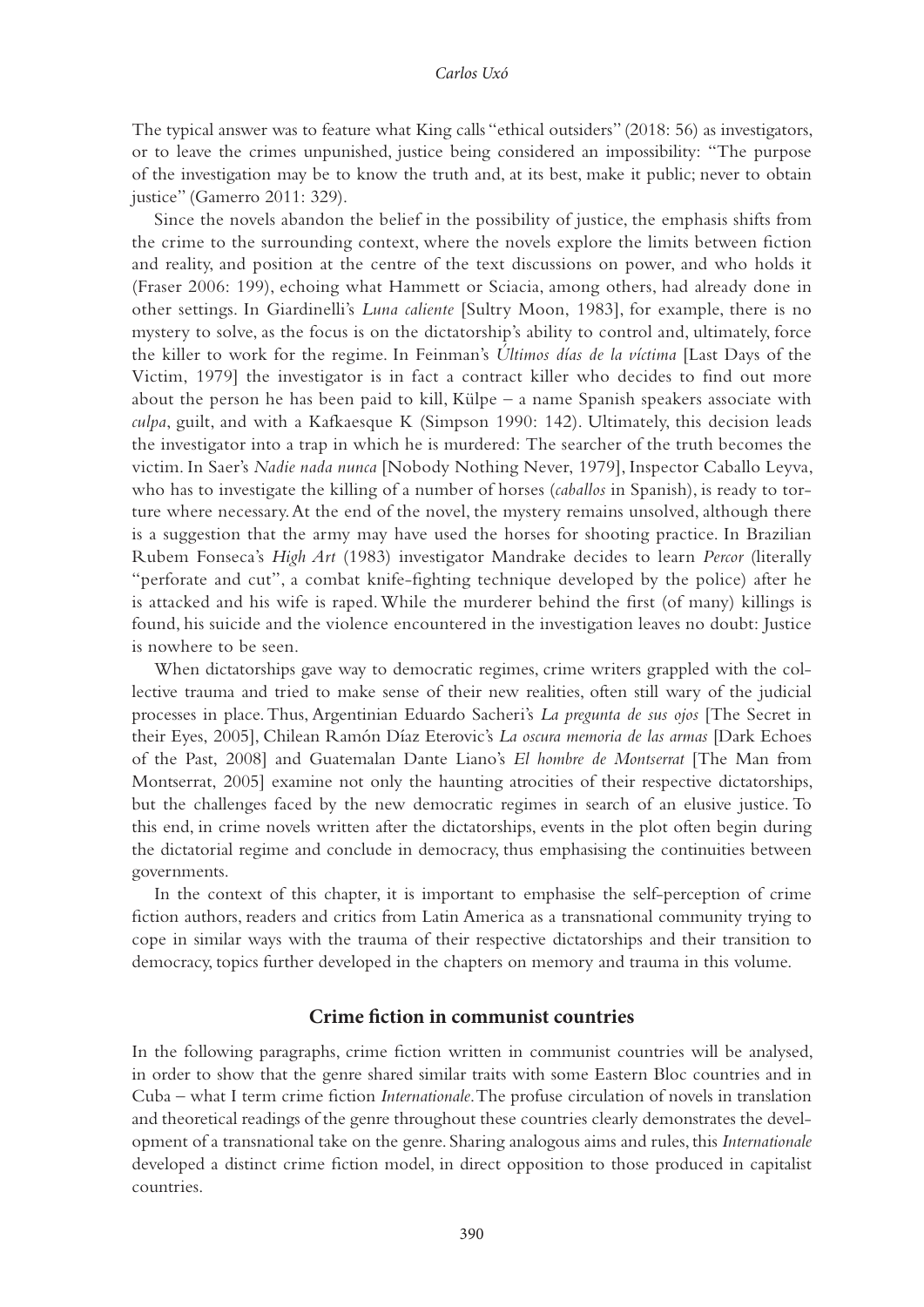For decades, the Soviet Union under Stalin (1922–1952) banned the publication of crime fiction, considering it "the most naked expression of bourgeois society's fundamental ideas on property" and a mere market-driven product whose main goal is "maximum moneymaking" (Eisenstein 1988: 91). In 1938, however, the Central Committee of the Komsomol, the Union of Communist Youth, foresaw what they believed to be the genre's potential as a tool to foster revolutionary education for the Eastern Bloc and began to promote detective films. The conditions for crime fiction's emergence were facilitated when Nikita Khrushchev, Stalin's successor, denounced in 1956 Stalin's cult of personality, and the newly elected Central Committee of the Soviet Union Communist Party felt the need to distance itself from past mistakes. This, coupled with the continuing urge for patriotic exaltation in the midst of the Cold War, reinforced the educational role afforded to crime fiction.

That same year, the magazine *Yunost'* [Youth] published the first crime novel of the post-Stalin era: Arkady Adamov's *Delo Pestrykh* [The Motley Case, 1956]. The 1962 German edition of the novel included a telling prologue by the translator, Valerian P. Lebedew, who stated: "This is not a simple confrontation of policemen and criminals, but of the embodiment of the classconscious man who watches over the morality of the State, and the parasite of society, the anti-Communist type infected by Western individualism" (Adamov, quoted in ana 2013).3 Adamov's aim, therefore, was not only to provide an example of the success of Soviet security forces in their fight against crime in a specific case, but to make readers aware of the confrontation between Communism and Western individualism. While at one level the intended readership is Russian, this and similar novels are not bound by national borders, but aim to speak to a larger, transnational imagined community that, from the authors' point of view, shares their views on justice, morality and social duties.

The KGB played a significant role in the development of crime fiction in the Soviet Union and in the broader Eastern Bloc, where Soviet guidelines on how to adapt the genre to a communist setting were applied. KGB director Vladimir Semichastny (1961–1967), keen to improve the agency's reputation and to respond to the growing popularity of Ian Fleming's James Bond series, supported "positive fictional portrayals" of Soviet intelligence agents, with officials ultimately turning to Bulgarian author Andrei Gulyashki to create a Bond-like character (Jens 2017: 34). In Gulyashki's *The Zakhov Mission* (1963), however, the protagonist is closer to Sherlock Holmes than James Bond, and dishes out long explanations on the virtues of a simple life while investigating the theft of military information (Nette 2014). After Gulyashki, during a trip to London apparently financed by the KGB, failed to get permission from Ian Fleming to use 007 as a character for his novels, the author published *Срещу 07* in 1966 (literally "Against 07", but translated and published in Australia as *Zakhov vs 07*). In the novel, British agent 07 kidnaps a Russian scientist attending a conference in Bulgaria, killing a few people in the process. An international persecution ensues, taking the characters to Paris, Tangier (where 07 is helped by an ex-Auschwitz doctor) and Antarctica, culminating in the rescue of the scientist, and the escape of 07, thus making possible the continuation of the novel in the series that would follow. The international pursuit, the diverse nationalities of the characters, the Nazi link (which, by extension, criminalises the West as a whole, portrayed as a continuation of the Nazi regime), as well as the almost simultaneous publication of the novel in Bulgaria and the Soviet Union, all point to an understanding of criminality and a readership that goes well beyond the domestic limits, and which would spawn a number of similar products in other countries in the Eastern Bloc, as well as in Cuba.

Perhaps the most successful of these was *Seventeen Moments of Spring* (1969), by Iulian Semyonov, who had already gained recognition with *Petrovka, 38* (1963), a novel about Moscow police. Yuri Andropov, who succeeded Semichastny as the head of the KGB, commissioned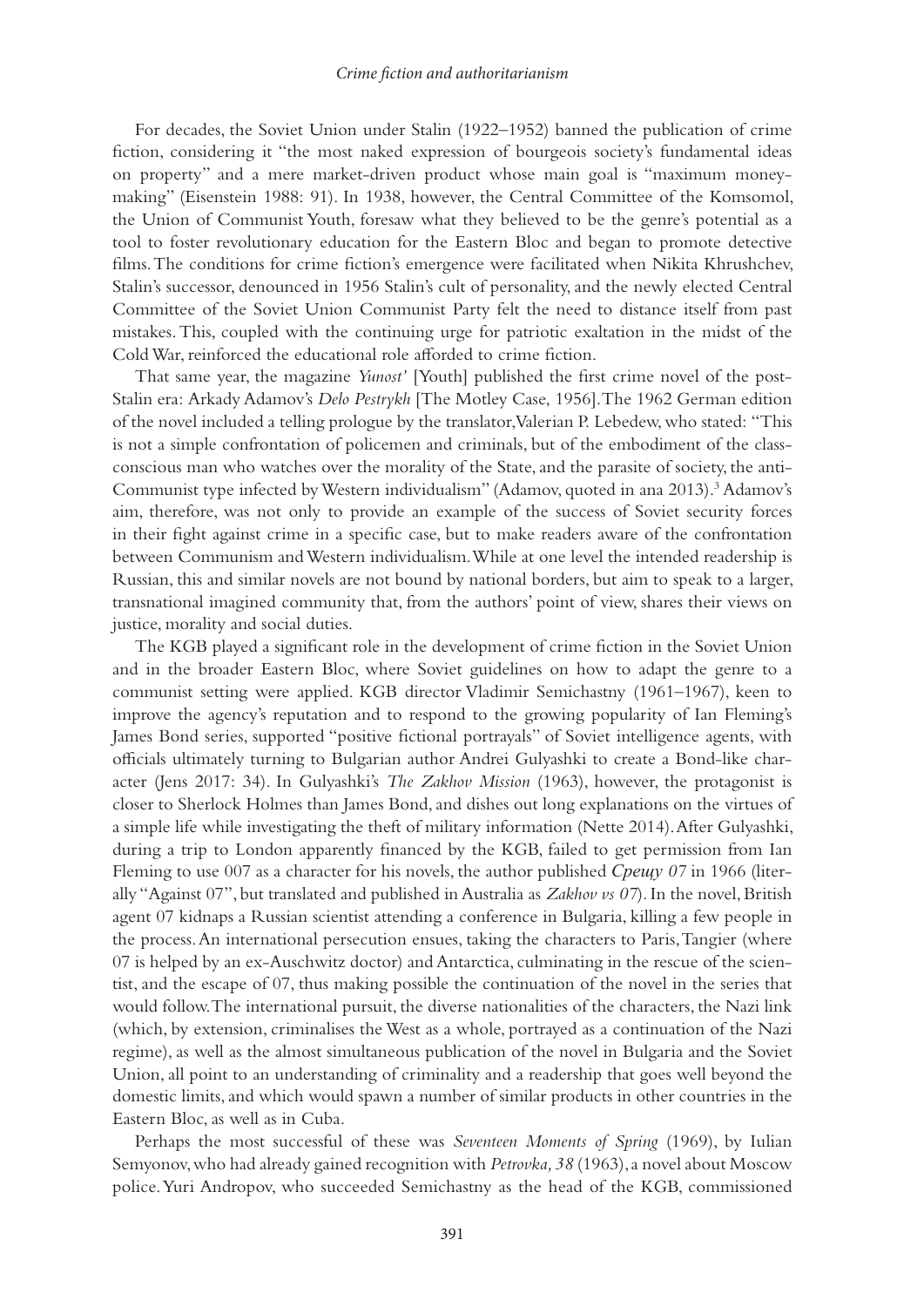Semyonov to write "a follow-up novel about a Soviet agent in Germany during the Great Patriotic War", for which he received considerable support from the agency, including access to secret archives (Rosenberg 1987; Jens 2017: 34). Andropov had been First Secretary of the Yaroslavl Komsomol Regional Committee at the time the Komsomol was promoting detective films in 1938, and he must have been very familiar with this policy. In this case, however, he stressed the need "to write a novel in which the most important thing [would be] the constitution and the law". The result was a text in which "the KGB major-general and lieutenant-general concern themselves with legality [and] worry […] about what is morally the right thing to do", an approach that widened the reach of a novel no longer limited to national events, and was without a doubt one of the keys to its success outside the Soviet Union (Rosenberg 1987).4

In the novel, Soviet agent Maxim Isaiev infiltrates the SS under the name of Max Otto von Stierlitz, and plays a crucial role in the demise of the Nazi regime. Historical events are altered, when not rewritten, in a careful attempt to reclaim the Soviet Union's role in the German defeat, while maintaining a safe distance from Stalin's excesses. This bending of historical events would be furthered in the ensuing television series, based on the novel and scripted by Semyonov, which convinced many Soviet citizens that Maxim Isaiev was a real agent, and that it was thanks to him that the Third Reich was defeated. The success of *Seventeen Moments of Spring* led to a series of novels in which Stierlitz travelled to the Far East, Spain (during the Civil War), Belgrade, Zagreb, Paris, Krakow and post-war West Germany, pointing again to the internationalisation of the conflict (and the safe setting of criminal activities outside the Soviet Union).

Adamov, Gulyashki and Semyonov, together with the brothers Arkady and Georgy Weiner, Leonid Slovin, and Vil Lipatov made crime fiction one of the most popular genres in the Soviet Union (Brine 1985: 415–16). Their readership, however, was not exclusively Soviet, as translations of their books (and TV series based on them) were readily available in many of the Eastern Bloc countries. In Romania, for example, the "Enigma" collection published translations of Soviet, Polish, Bulgarian, Czechoslovakian and Hungarian authors, with the "Aventura" collection publishing Romanian writers. As these examples show, the Eastern Bloc developed its own crime fiction publishing structures, with a fluid circulation kept outside the western model. Such circulation, however, was not limited to books in translation, as the Soviet formula itself was reproduced domestically, with recurrent features like the setting of criminal activities in foreign countries, the emphasis on collective work and austerity, the complete absence of investigators outside the organs of state security, the bipolar view of the world, or the conception of any crime as an attack on the state. This was the case of East Germany, Bulgaria and Poland, as well as Cuba, where "revolutionary crime fiction" appeared in the 1970s. Given the unprecedented extent of the support given by Cuban cultural (and army) officials to the development of the genre, which by the 1980s would be the most widely published and read on the island, it is a case worth examining in closer detail.<sup>5</sup>

Crime fiction in Cuba emerged in the wake of the First Congress of Education and Culture held in Havana in April 1971, at which Cuban cultural officials decided to implement new policies based on three main principles: The consideration of art as a weapon of the Revolution; the need for a political assessment of artistic manifestations; and the call to intensify the control of literary awards, which were perceived, in essence, as political acts. The Congress also reiterated that Cuba was at war with Capitalism, and demanded, as a consequence, that all cultural manifestations openly support revolutionary processes. Cuban cultural officials imposed strict censorship and a tight control over every cultural activity, coupled with the promotion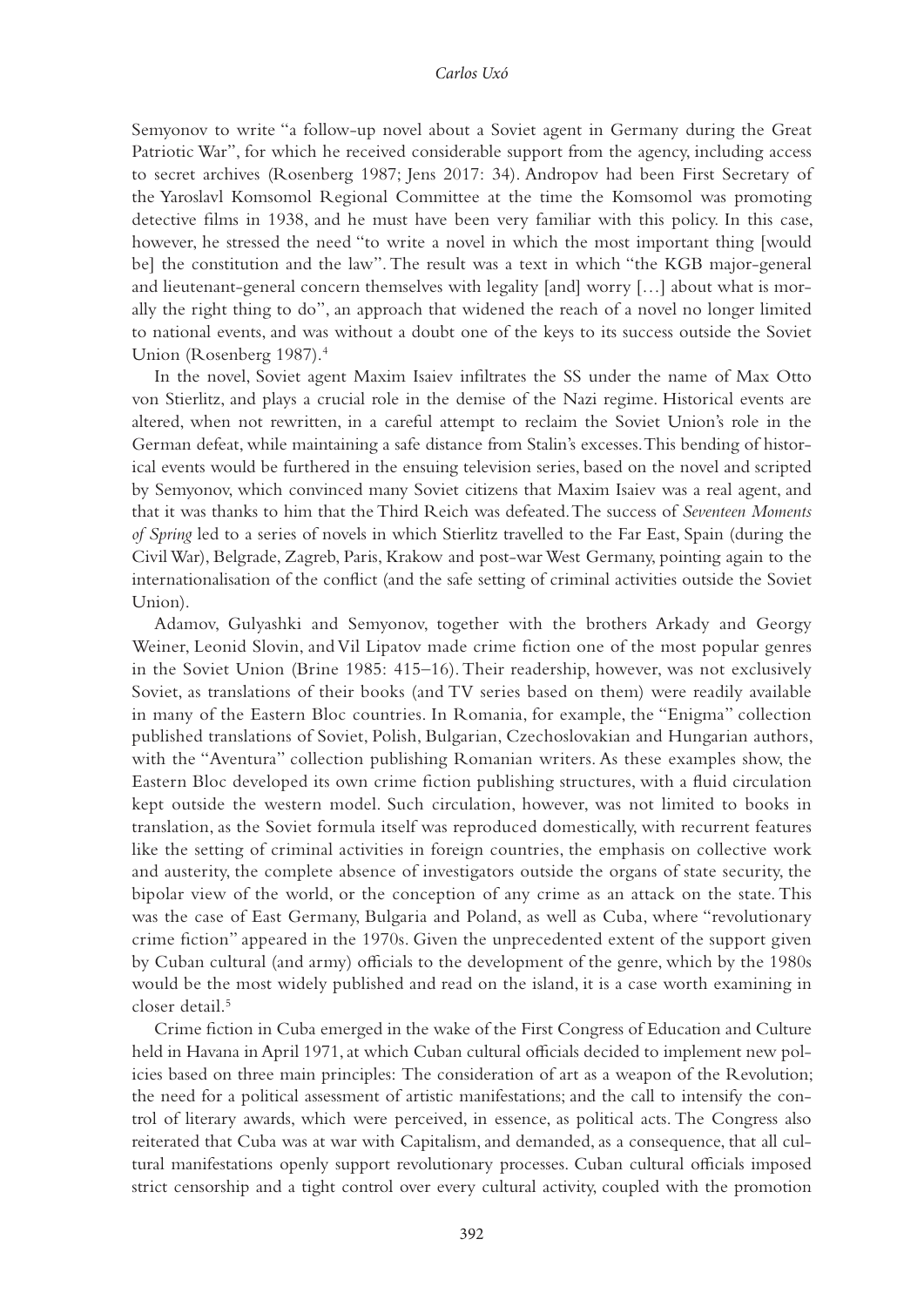of cultural manifestations or specific genres perceived as especially useful in the war against Capitalism.

In March of that same year Cuban writer Ignacio Cárdenas Acuña had published *Enigma para un domingo*, the first Cuban crime novel since the 1959 Revolution. Although the genre, until then, occupied a negligible position in Cuban literature, Acuña's novel was an immediate and unexpected success both in Cuba and within the Communist Bloc with translations into Russian, German, Romanian, Hungarian and Ukrainian. As a consequence of its success, the University of Havana convened a panel towards the end of 1971 which concluded that crime fiction could be used within a communist context, and the Ministry of Interior announced the creation of the Anniversary of the Triumph of the Revolution Crime Fiction Award. Thanks in part to this award, crime fiction became the most important genre of the 1970s with a staggering thirty-eight per cent of novels published in Cuba between 1979 and 1983 being crime fiction (Braham 2004: 126). As one critic notes, it is impossible "to find another cultural area that enjoyed the support and incentives" that the crime genre did during this period (Fernández Pequeño 1994: 14).

Aware of the apparent contradiction of fostering what they perceived as a capitalist genre in a communist setting, parallel to the publication of crime novels, collections of short stories and even theatre plays, an impressive number of programmatic texts were published, insisting almost obsessively that Cuban crime fiction was a new phenomenon, a genre with few connections to its capitalist origins. For intellectual heavyweight José Antonio Portuondo, the crux was the understanding of the role afforded to the concepts of justice and legality in revolutionary crime fiction as opposed to other crime fiction models. The British model, he argued, was based on the idea that "what is legal is therefore just" (that is, crime fiction is written to support a legal body that, according to Communism, is unjust by nature); in hardboiled crime fiction, the detectives are forced to act outside the sanctioned legality to defend what is considered just; and in spy novels intelligence agents constantly resort to illegal activities in defence of a system that is unjust. Revolutionary crime fiction, on the contrary, was based on the idea that "what is just is legal", and therefore justice and legality coincide completely. In this setting, crime fiction acquires "a political and literary dimension" impossible to place "outside the confrontation between Capitalism and Socialism". Therefore, whereas in a capitalist context crime fiction was considered to be an ideologically rotten genre, in the context of the Revolution it becomes a weapon, contributing to the ideological education of workers (Portuondo 1973: 133), and helping to establish the opposition "state security organs + citizenry vs delinquents", considered to be the beating heart of revolutionary crime fiction (Cristóbal Pérez 1979: 11).

While it is interesting to note that these programmatic texts seem quite reluctant to mention similar developments in other Eastern Bloc countries, translations of communist crime fiction were readily available, together with Bogomil Rainov's 400-page essay on crime fiction.

As occurred in the Eastern Bloc, Semyonov's novel *Seventeen Moments of Spring* and its television adaptation were also an extraordinary success in Cuba. While watching the series, a young Uruguayan living in Cuba, Daniel Chavarría, decided to write a Cuban version, entitled *Joy*, that won the Anniversary of the Triumph of the Revolution Award in 1977 as well as the award for the best Cuban crime fiction novel, 1971–1981. It would also become a bestseller in the socialist world.

#### **Daniel Chavarría's** *Joy*

*Joy* is what many Cubans insist on calling counterespionage or counterintelligence fiction (emphasis on "counter", or defence against an attack), in an attempt to distance this model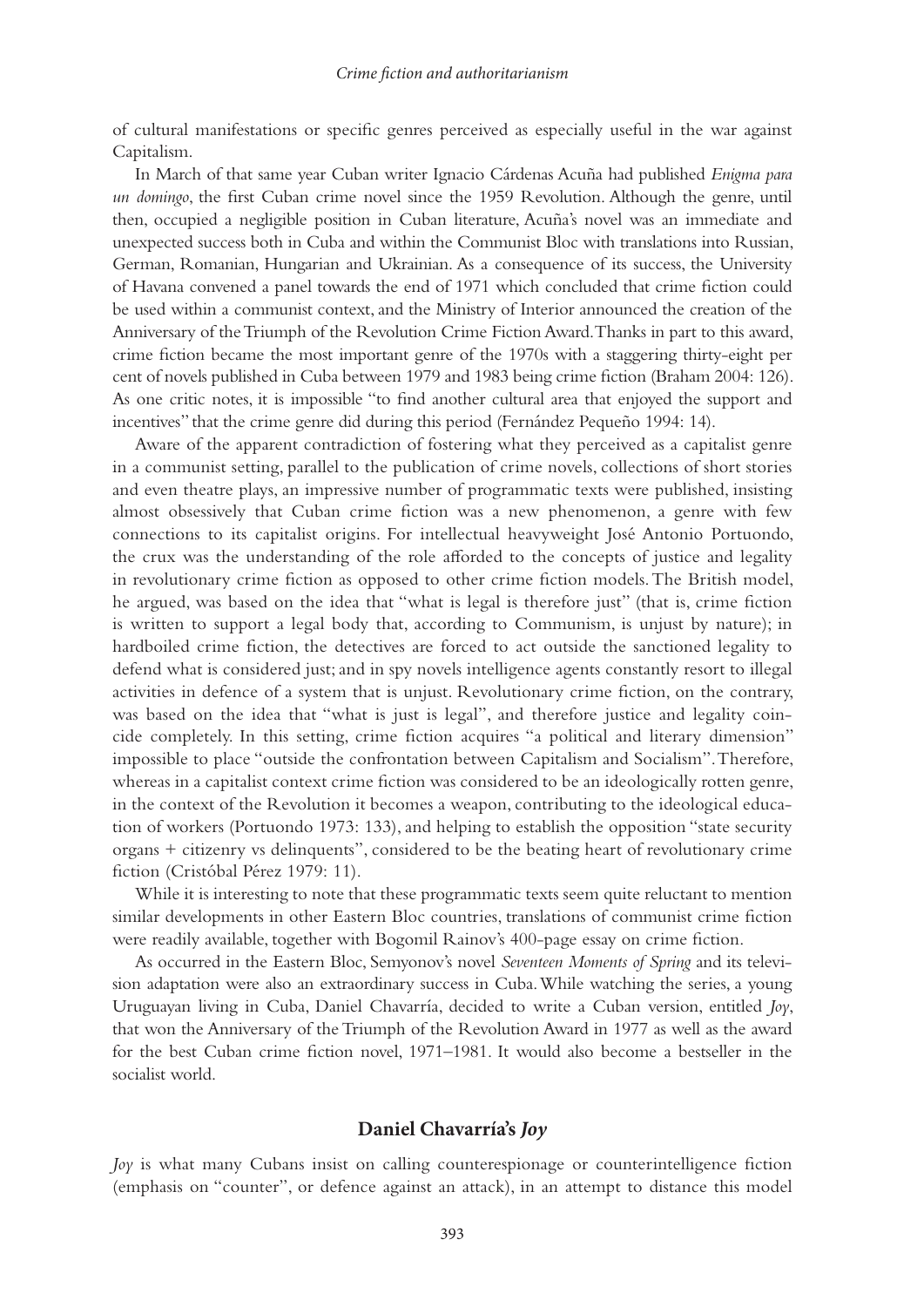#### *Carlos Uxó*

from James Bond's actions. The novel tells of a plot that is discovered to introduce a virus in Cuba that can eventually destroy the national citrus fruit production. This discovery leads the intelligence service to open an investigation that successfully derails the attempt and allows Cuba to produce a documentary, to be shown all over the world, detailing the CIA involvement in the affair.

Unlike similar novels, *Joy* is not based on a real case. As López Calvo has shown in relation to another Cuban crime novel, Juan Ángel Cardi's *El American Way of Death* (1980), it is possible to see in *Joy* "the influence of Soviet 'factography' on Cuban writing" (2012: 32). Rather than aiming to reflect reality, factography was concerned with transforming reality through what was known as "operativity", "a situational aesthetics that conceptualized representation not as an objective reflection of a static world, but as an operation that by definition intervenes in the context of the aesthetic act" (Fore 2006: 105). Factography, therefore, disregards objectivism and emphasises the performative role of literature. Accordingly, *Joy*'s approach is more subjective than objective, disregarding the mimetic in favour of the operational. Real events and people mix with fictional characters and situations in order to achieve the books' main goal: To present what might be called a collectivised view of crime, victims and investigator, thus transforming the readers' views and, ultimately, reality.

In line with what programmatic texts demanded from crime fiction novels, *Joy* does not depict a confrontation between a private eye and a criminal, but instead, it broadens its reach by collectivising the crime (the spread of the bacteria in Cuba is a trial for future attacks on other communist countries), the investigating team (the protagonist flies to the USSR to consult with colleagues; a network of spies from different nationalities investigate in a number of countries to help Cuban officials), and the victim (Cubans at the outset, extending to all of humankind).

Thus, *Joy*, like the many crime novels from the Eastern Bloc and Cuba that were translated and published in other communist countries, appealed to a large imagined community, who read them in a transnational rather than exclusively domestic context.

One can only hope that transnationality becomes one of the foci of future studies on the relationship between crime fiction and authoritarianism, paying due attention to King's concept of "transnational dialogue", mentioned earlier. To date, for example, an almost exclusively national approach has been applied to the study of crime fiction in the Eastern Bloc. While these studies are certainly useful, a deeper analysis of what I have termed the crime fiction *Internationale* seems crucial to fully understand an intrinsically international phenomenon. This should be done without imposing our views from the West and, by incorporating other perspectives, we can hopefully develop a more complex appreciation of the role of crime fiction in authoritarian regimes. Thus, research on the extent to which, for example, Romanian readers and writers knew about Cuban or Bulgarian crime fiction, or on the international commonalities of the criteria applied for translation and publication of crime fiction novels in the Eastern Bloc would undoubtedly help us better understand the development of the genre in communist countries.

Future research on crime fiction and authoritarian regimes should also analyse the evolving relationship between genre and state power. Recent criticism (Pepper 2016) argues that crime fiction displays a sceptical and ambivalent relationship with the state, a move that seems to also take place in countries under authoritarian regimes. In Cuba, for example, revolutionary crime fiction has given way to a more openly critical *neopolicial*, which often reflects on anxieties about the efficacy and reach of the state power. Whether a similar evolution can be traced in other authoritarian contexts is certainly worth investigating.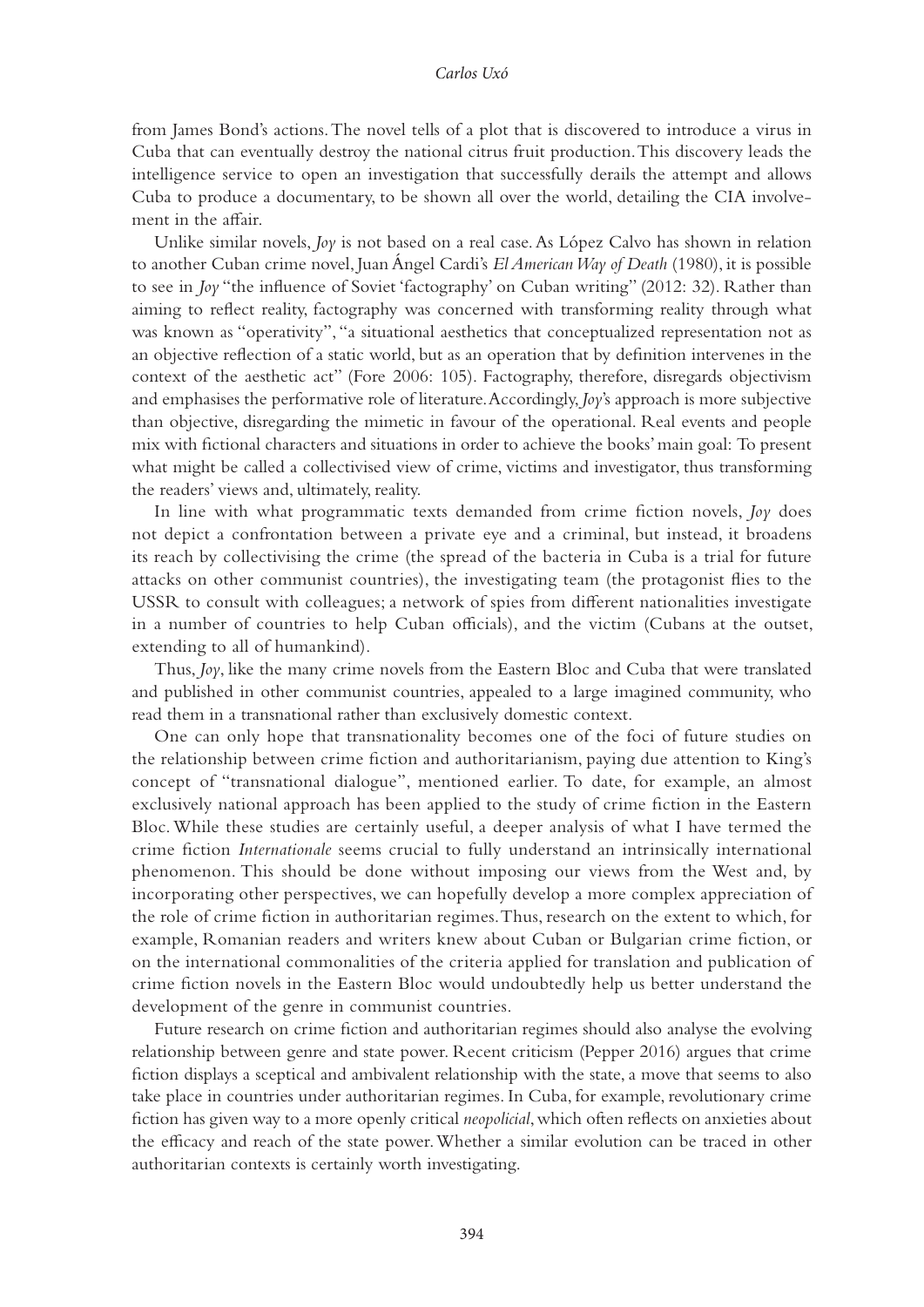#### **Notes**

- 1 Ampuero lived in Cuba between 1974 and 1979 at the time the aforementioned series *Seventeen Moments of Spring* was broadcast. The protagonist of his crime fiction is a Cuban detective living in Chile. Political divergences with the Cuban authorities, though, have hampered the circulation of his books on the island.
- 2 The term *neopolicial* was coined by Mexican writer Paco Ignacio Taibo II but was made popular by Cuban writer Leonardo Padura. In this and many similar articles on the topic, critics tend to study *neopolicial* as a continental rather than a domestic development.
- 3 The quote is a translation of the 1964 Spanish edition of the novel (Editorial Molino), which in turn appears to be a translation of the 1962 German edition (*Die Bunte Bande von Moskau*, Goldmann, 1962). In the context of this chapter, it is interesting to note the international circulation of the novel, as well as the irony of having a communist book published in a fascist dictatorship, for which I have no explanation. It has also been translated into Chinese and Ukrainian.
- 4 Placing crime in foreign countries was also a common occurrence in crime fiction written in Spain and Italy during their respective fascist dictatorships.
- 5 Not all crime fiction written in Eastern Bloc countries should be seen as identical, though. In each country, literary traditions and the sociopolitical context combined to create a national specific flavour. In Poland, for example, finance crime received an attention absent in other countries.

#### **Bibliography**

Adamov, A.G. (1962) *Die Bunte Bande von Moskau*, Munich: Goldmann.

- ana. (2013) "La terrible banda de Moscú: Primera novela policíaca de la Rusia soviética", [www.](http://www.bibliotecanegra.com) [bibliotecanegra.com/curiosidades/la-terrible-banda-de-moscu-primera-novela-policiaca-de-la-rusia](http://www.bibliotecanegra.com)[sovietica-14328](http://www.bibliotecanegra.com) (accessed 22 December 2018).
- Braham, P. (2004) *Crimes Against the State, Crimes Against Persons. Detective fiction in Cuba and Mexico*, Minneapolis: University of Minnesota Press.
- Brine, J.J. (1985) *Adult readers in the Soviet Union*, PhD thesis, University of Birmingham, etheses.bham. ac.uk/1398/1/Brine86PhD.pdf (accessed 22 December 2018).
- Cristóbal Pérez, A. (1979) "Prólogo", in D. Chavarría, *Joy*, Havana: Arte y Literatura: 5–13.
- De Rosso, E. (2011) *Retóricas del crimen. Reflexiones latinoamericanas sobre el género policial*, Alcalá la Real: Alcalá Grupo Editorial.
- Eisenstein, S. (1988) "The detective story", in *The Psychology of Composition*, London: Methuen, 91–94.
- Feinman, J.P. (2011) "Estado policial y novela negra argentina", in De Rosso, 213–33.
- Fernández Pequeño, J.M. (1994) *Cuba: la narrativa policial entre el querer y el poder (1973–1988)*, Havana: Instituto Cubano del Libro.
- Fore, D. (2006) "The operative word in Soviet factography", *October*, 118: 95–131.
- Fraser, B.R. (2006) "Narradores contra la ficción: La narración detectivesca como estrategia política", *Studies in Latin American Popular Culture*, 25: 199–219.
- Gamerro, C. (2011) "Para una reformulacion del género policial argentino", in De Rosso, 319–29.
- Hall, K. (2013) "The 'Nazi detective' as provider of justice in post-1990 British and German crime fiction: Philip Kerr's *The Pale Criminal*, Robert Harris's *Fatherland*, and Richard Birkefeld and Göran Hachmeister's *Wer Übrig Bleibt, Hat Recht*", *Comparative Literature Studies*, 50(2): 288–313.
- Haycraft, H. (1974) "Dictators, democrats, and detectives", in *Murder for Pleasure. The life and times of the detective story*, New York: Biblo and Tannen, 312–18.
- Jens, E. (2017) "Cold War spy fiction in Russian popular culture: from suspicion to acceptance via *Seventeen Moments of Spring*", *Studies in Intelligence*, 61(2): 31–41. [www.cia.gov/library/center-for-the-study-of](http://www.cia.gov)[intelligence/csi-publications/csi-studies/studies/vol-61-no-2/cold-war-spy-fiction.html](http://www.cia.gov) (accessed 20 December 2018).
- King, S. (2018) "La novela criminal de dictaduras y la justicia universal", in G. Forero Quintero (ed.), *Justicia y paz en la novela de crímenes*, Antioquia: Siglo del Hombre Editores S.A.
- López Calvo, I. (2012) "Factography and Cold War ideology in the Cuban detective novel", in A. Hammond (ed.), *Global Cold War Literature. Western, Eastern and postcolonial perspectives*, London: Routledge, 30–42.
- McCann, S. (2000) *Gumshoe America: Hard-boiled crime fiction and the rise and fall of new deal liberalism*, Durham: Duke University Press.